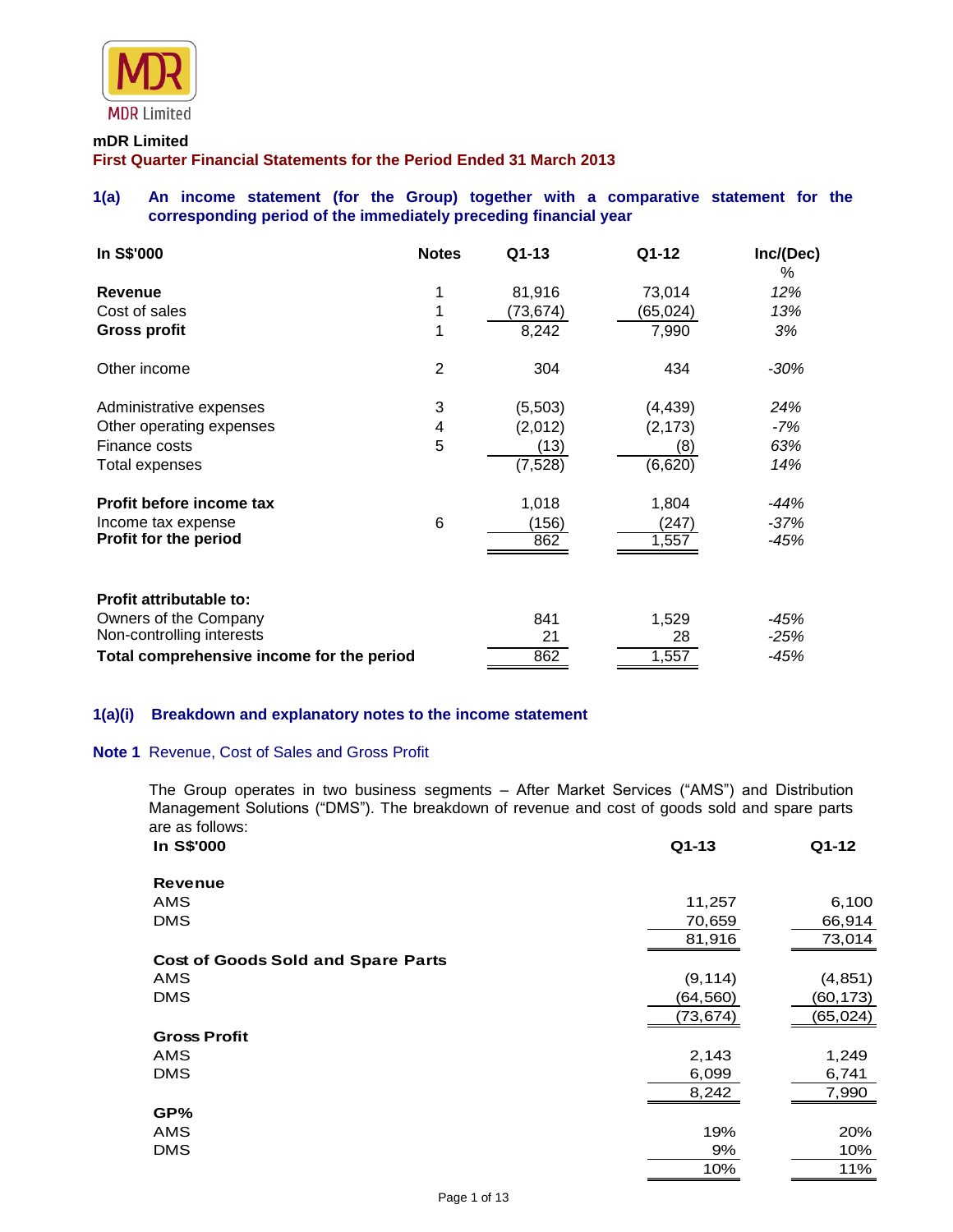### **Note 2** Other income consist of the following:

| In S\$'000               | $Q1-13$ | Q1-12 |
|--------------------------|---------|-------|
| Interest income          | 8       | 3     |
| Rental income            | 197     | 343   |
| Liabilities written back | 68      |       |
| Others                   | 31      | 88    |
|                          | 304     | 434   |

#### **Note 3** Administrative expenses

The administrative expenses comprise mainly staff cost.

| In S\$'000   | $Q1-13$ | Q1-12 |
|--------------|---------|-------|
| <u>Staff</u> |         |       |
| AMS          | 2,222   | 1,289 |
| <b>DMS</b>   | 2,336   | 2,506 |
|              | 4,558   | 3,795 |
|              |         |       |

Included in staff cost is share option expense of \$15,000 (1Q-12: \$24,000).

With an 85% increase in AMS revenue in 1Q-13 compared to 1Q-12**,** AMS staff costs had also increased, due to a higher headcount required to support the increased repair volume.

# **Note 4** Other operating expenses consist of the following:

| In S\$'000                                     | $Q1-13$ | $Q1-12$ |
|------------------------------------------------|---------|---------|
| Rental expenses                                | 1,655   | 1,641   |
| Depreciation expenses                          | 293     | 282     |
| Plant and equipment written off                |         | 97      |
| Loss (Gain) on disposal of plant and equipment | 2       | (20)    |
| Allowance for inventories                      | 67      | 164     |
| Foreign currency exchange (gains) losses       | (5)     | 9       |
|                                                | 2.012   | 2.173   |

# **Note 5** Finance costs

Finance costs comprise interests on finance leases and short-term bank borrowings.

### **Note 6** Income tax expense

The tax expense provision is calculated for profitable subsidiaries before group relief is taken into consideration.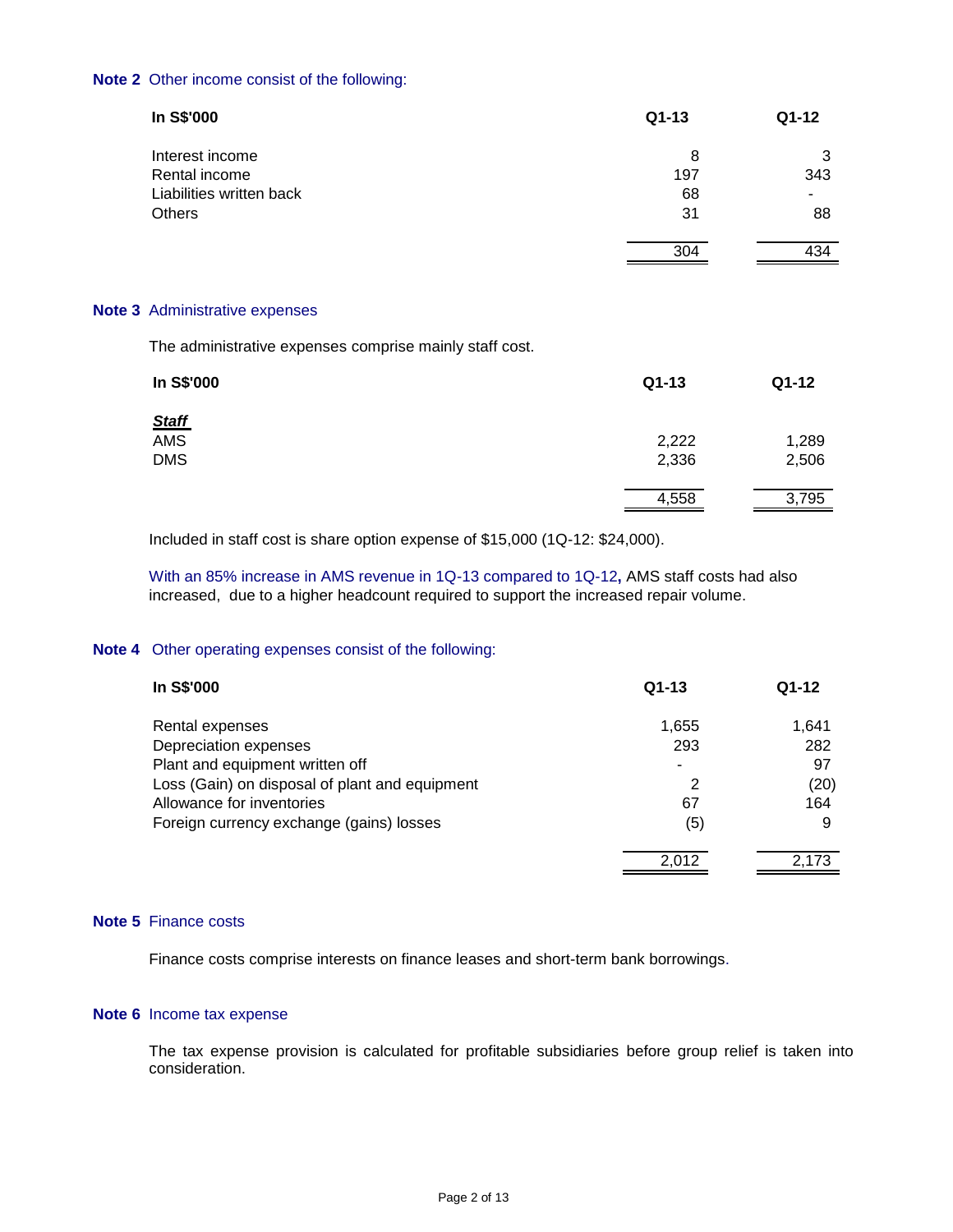## **1(b)(i) Statement of financial position (for the issuer and Group), together with a comparative statement as at the end of the immediately preceding financial year**

|                                                    |              | Group     |           | Company   |           |
|----------------------------------------------------|--------------|-----------|-----------|-----------|-----------|
| In S\$'000                                         | <b>Notes</b> | 31-Mar-13 | 31-Dec-12 | 31-Mar-13 | 31-Dec-12 |
| <b>ASSETS</b>                                      |              |           |           |           |           |
| <b>Current assets</b>                              |              |           |           |           |           |
| Cash and bank balances                             |              | 18,359    | 17,620    | 11,131    | 9,902     |
| Trade receivables                                  | 1            | 23,920    | 25,564    | 4,849     | 5,240     |
| Other receivables and prepayments                  | 2            | 5,304     | 4,186     | 13,024    | 14,153    |
| Inventories                                        | 3            | 23,805    | 22,001    | 1,939     | 2,509     |
| <b>Total current assets</b>                        |              | 71,388    | 69,371    | 30,943    | 31,804    |
| <b>Non-current assets</b>                          |              |           |           |           |           |
| Investment in subsidiaries                         |              |           |           | 14,467    | 14,436    |
| Plant and equipment                                |              | 2,712     | 2,843     | 875       | 846       |
| Other goodwill                                     |              | 2,350     | 2,350     |           |           |
| <b>Total non-current assets</b>                    |              | 5,062     | 5,193     | 15,342    | 15,282    |
| <b>Total assets</b>                                |              | 76,450    | 74,564    | 46,285    | 47,086    |
| <b>Current liabilities</b>                         |              |           |           |           |           |
| Trade payables                                     | 4            | 16,587    | 14,911    | 2,647     | 4,175     |
| Other payables                                     | 5            | 7,393     | 9,099     | 2,294     | 2,337     |
| Current portion of finance leases                  |              | 87        | 86        | 69        | 68        |
| Income tax payable                                 |              | 1,730     | 1,483     |           |           |
| <b>Total current liabilities</b>                   |              | 25,797    | 25,579    | 5,010     | 6,580     |
| <b>Non-current liabilities</b>                     |              |           |           |           |           |
| Finance leases                                     |              | 437       | 459       | 342       | 360       |
| Deferred tax liabilities                           |              | 225       | 225       |           |           |
| <b>Total non-current liabilities</b>               |              | 662       | 684       | 342       | 360       |
| Capital, reserves and non-controlling<br>interests |              |           |           |           |           |
| Share capital                                      |              | 133,669   | 132,856   | 133,669   | 132,856   |
| Capital reserve                                    |              | (859)     | (859)     | 22        | 22        |
| Share options reserve                              |              | 1,534     | 1,548     | 1,534     | 1,548     |
| Foreign currency translation reserve               |              | 168       | 168       |           |           |
| <b>Accumulated losses</b>                          |              | (85, 106) | (85, 976) | (94, 292) | (94, 280) |
| Equity attributable to owners of the<br>Company    |              | 49,406    | 47,737    | 40,933    | 40,146    |
| Non-controlling interests                          |              | 585       | 564       |           |           |
| <b>Total equity</b>                                |              | 49,991    | 48,301    | 40,933    | 40,146    |
| <b>Total liabilities and equity</b>                |              | 76,450    | 74,564    | 46,285    | 47,086    |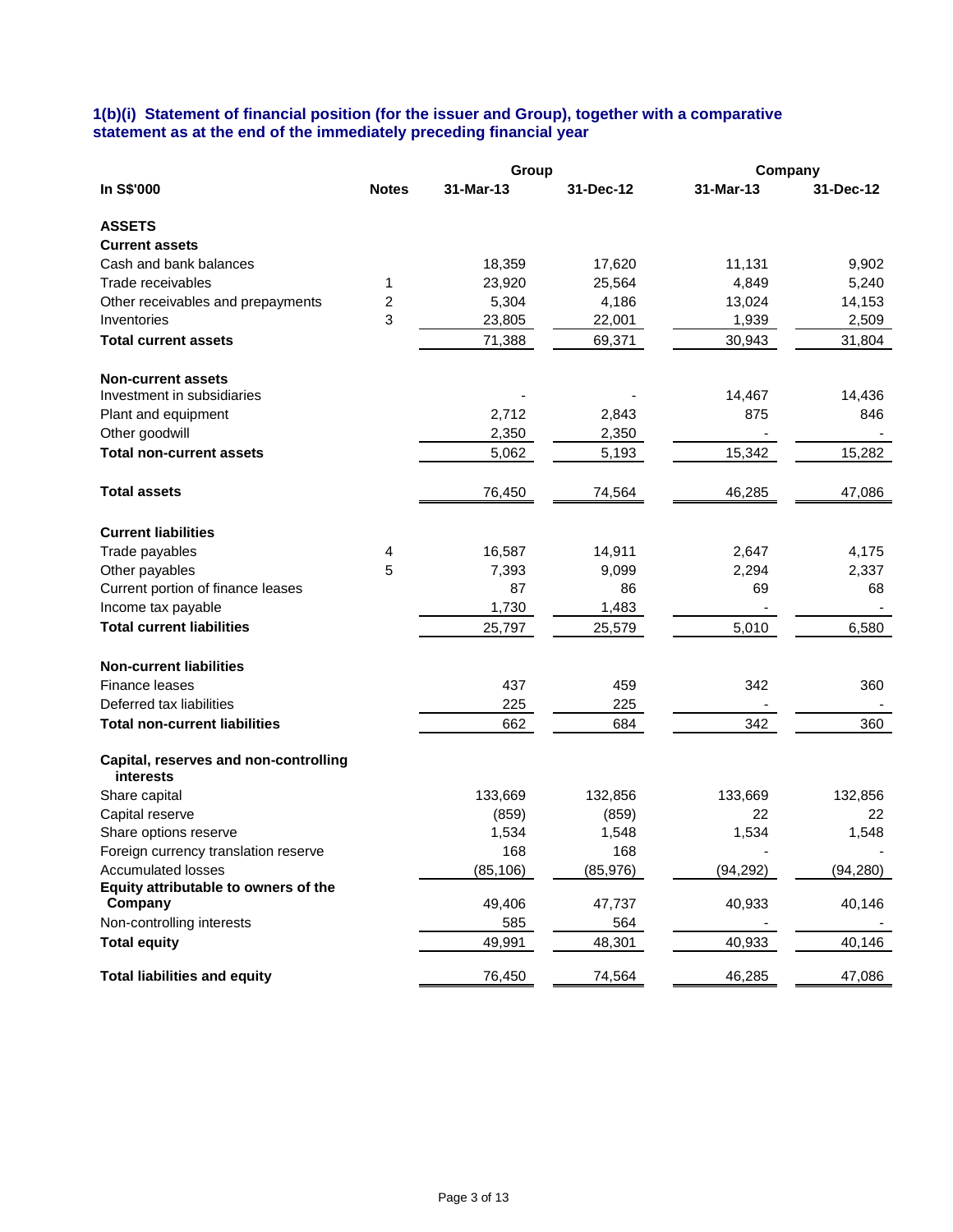### **Notes**

# **1 Trade receivables**

The Group's trade receivables turnover as at 31 March 2013 is 27 days (31 December 2012: 28 days).

# **2 Other receivables and prepayments**

The Group's other receivables and prepayments mainly consist of the following:

| S\$'000           | 31-Mar-13 | 31-Dec-12 |
|-------------------|-----------|-----------|
| Rental deposits   | 2.032     | 2,008     |
| Other receivables | 2.335     | 1.856     |
| Prepayments       | 177       | 187       |

Other receivables of \$2.3 million as at 31 March 2013 mainly comprised credit notes of \$1.0 million to be received from principals in relation to sell through, advertising and promotion support and advanced payment of \$0.4 million for purchase of goods.

# **3 Inventories**

The Group's inventory turnover for the quarter ended 31 March 2013 is 28 days (31 December 2012: 24 days).

Group inventories as at 31 March 2013 is \$23.8 million (31 December 2012: \$22.0 million).

The increase in inventories was mainly due to higher handset purchases towards period end.

# **4 Trade payables**

The Group's trade payables turnover as at 31 March 2013 is 19 days (31 December 2012: 19 days).

### **5 Other payables**

The Group's other payables consist of the following:

| <b>S\$'000</b>                                                | $31-Mar-13$ | $31 - Dec-12$ |
|---------------------------------------------------------------|-------------|---------------|
| Advertising, promotion and sell through funds from principals | 1.994       | 2.714         |
| Other payables to third parties                               | 526         | 698           |
| Accrued staff costs                                           | 1.000       | 1.561         |
| Rebates owing to franchisees                                  | 1.318       | 1,321         |
| Accrued purchases                                             |             | 244           |
| Other accrued operating expenses                              | 894         | 1.227         |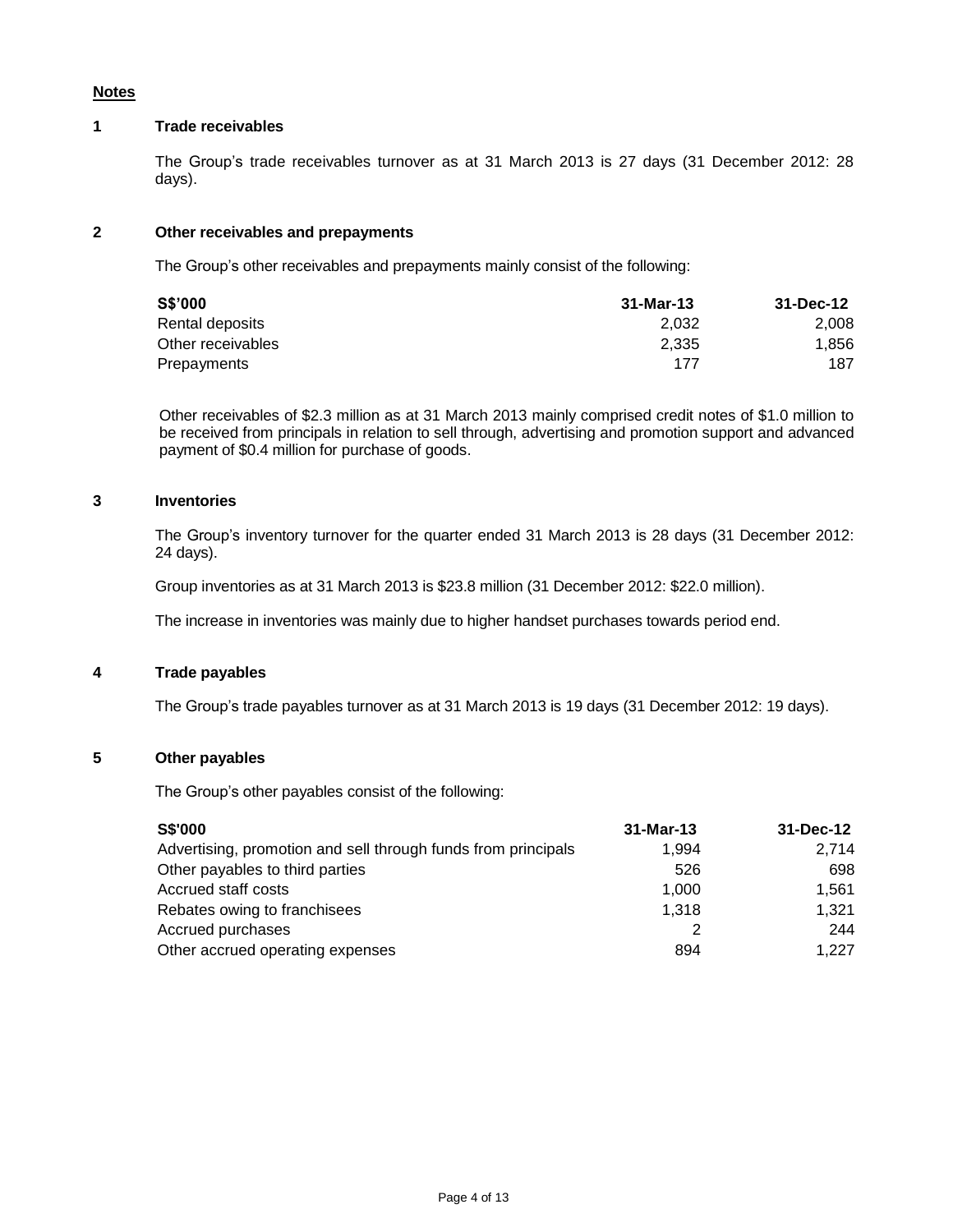# **1(b)(ii) Aggregate amount of Group's borrowings and debt securities**

# **Amount repayable in one year or less, or on demand**

|                  | As at 31-Mar-13       | As at 31-Dec-12  |                      |
|------------------|-----------------------|------------------|----------------------|
| Secured (\$'000) | Unsecured<br>(\$'000) | Secured (\$'000) | Unsecured<br>(S'000) |
| 87               | ۰                     | 86               | -                    |

# **Amount repayable after one year**

|                  | As at 31-Mar-13      | As at 31-Dec-12  |                      |
|------------------|----------------------|------------------|----------------------|
| Secured (\$'000) | Unsecured<br>(S'000) | Secured (\$'000) | Unsecured<br>(S'000) |
| 437              | -                    | 459              |                      |

# **Details of collateral**

The borrowings are secured on certain motor vehicles held under finance leases.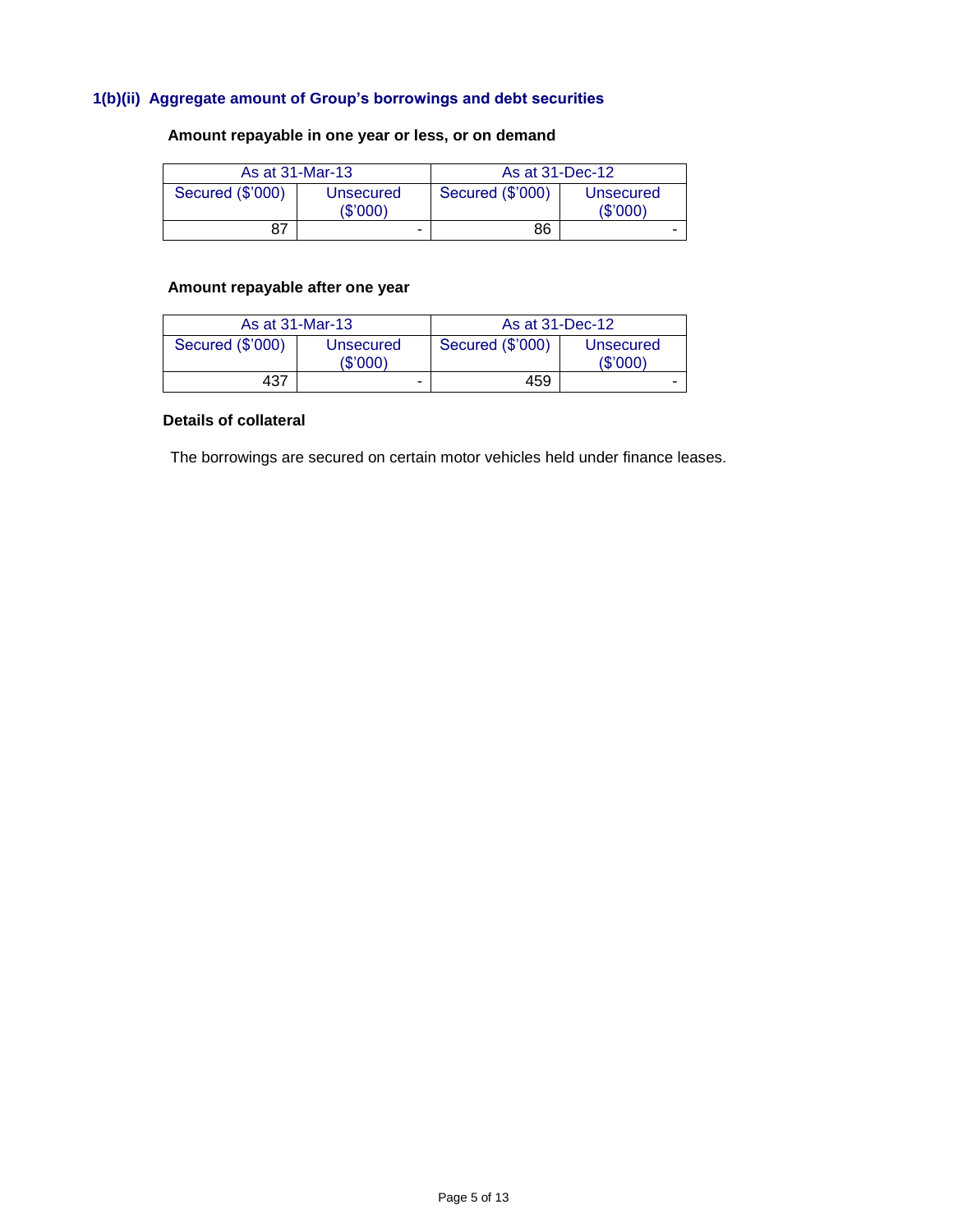# **1(c) A statement of cash flows (for the Group), together with a comparative statement for the corresponding period of the immediately preceding financial year**

| <b>Operating activities</b><br>Profit before income tax<br>1,018<br>1,804<br>Adjustments for:<br>293<br>282<br>Depreciation expense<br>13<br>Interest expense<br>8<br>Interest income<br>(8)<br>(3)<br>Loss (Gain) on disposal of plant and equipment<br>(20)<br>2<br>97<br>Plant and equipment written off<br>Allowance for inventories<br>164<br>67<br>24<br>Share-based payments<br>15<br>Liabilities written back<br>(68)<br>Operating cash flows before movements in working<br>capital<br>1,332<br>2,356<br>Trade receivables<br>1,644<br>1,315<br>Other receivables and prepayments<br>(1, 118)<br>(215)<br>(1,871)<br>(2,618)<br>Inventories<br>Trade payables<br>1,744<br>(1, 172)<br>(1,706)<br>(2,941)<br>Other payables<br>Cash generated from (used in) operations<br>25<br>(3,275)<br>Interest received<br>8<br>3<br>200<br>Income tax refund<br>91<br>124<br>Net cash from (used in) operating activities<br>(3,072)<br><b>Investing activities</b><br>Proceeds from disposal of plant and equipment<br>121<br>(164)<br>(234)<br>Purchase of plant and equipment<br>(113)<br>Net cash used in investing activities<br>(164)<br><b>Financing activities</b><br>Interest paid<br>(13)<br>(8)<br>1,214<br>Proceeds from issuance of ordinary shares, net<br>813<br>Repayment of obligations under finance leases<br>(21)<br>(20)<br>Net cash generated from financing activities<br>1,186<br>779<br>(1,999)<br>Net increase (decrease) in cash and cash equivalents<br>739<br>Cash and cash equivalents at beginning of period<br>17,620<br>12,778<br>Cash and cash equivalents at end of period<br>18,359<br>10,779 | In S\$'000 | Q1-13 | Q1-12 |
|----------------------------------------------------------------------------------------------------------------------------------------------------------------------------------------------------------------------------------------------------------------------------------------------------------------------------------------------------------------------------------------------------------------------------------------------------------------------------------------------------------------------------------------------------------------------------------------------------------------------------------------------------------------------------------------------------------------------------------------------------------------------------------------------------------------------------------------------------------------------------------------------------------------------------------------------------------------------------------------------------------------------------------------------------------------------------------------------------------------------------------------------------------------------------------------------------------------------------------------------------------------------------------------------------------------------------------------------------------------------------------------------------------------------------------------------------------------------------------------------------------------------------------------------------------------------------------------------------------------------------------|------------|-------|-------|
|                                                                                                                                                                                                                                                                                                                                                                                                                                                                                                                                                                                                                                                                                                                                                                                                                                                                                                                                                                                                                                                                                                                                                                                                                                                                                                                                                                                                                                                                                                                                                                                                                                  |            |       |       |
|                                                                                                                                                                                                                                                                                                                                                                                                                                                                                                                                                                                                                                                                                                                                                                                                                                                                                                                                                                                                                                                                                                                                                                                                                                                                                                                                                                                                                                                                                                                                                                                                                                  |            |       |       |
|                                                                                                                                                                                                                                                                                                                                                                                                                                                                                                                                                                                                                                                                                                                                                                                                                                                                                                                                                                                                                                                                                                                                                                                                                                                                                                                                                                                                                                                                                                                                                                                                                                  |            |       |       |
|                                                                                                                                                                                                                                                                                                                                                                                                                                                                                                                                                                                                                                                                                                                                                                                                                                                                                                                                                                                                                                                                                                                                                                                                                                                                                                                                                                                                                                                                                                                                                                                                                                  |            |       |       |
|                                                                                                                                                                                                                                                                                                                                                                                                                                                                                                                                                                                                                                                                                                                                                                                                                                                                                                                                                                                                                                                                                                                                                                                                                                                                                                                                                                                                                                                                                                                                                                                                                                  |            |       |       |
|                                                                                                                                                                                                                                                                                                                                                                                                                                                                                                                                                                                                                                                                                                                                                                                                                                                                                                                                                                                                                                                                                                                                                                                                                                                                                                                                                                                                                                                                                                                                                                                                                                  |            |       |       |
|                                                                                                                                                                                                                                                                                                                                                                                                                                                                                                                                                                                                                                                                                                                                                                                                                                                                                                                                                                                                                                                                                                                                                                                                                                                                                                                                                                                                                                                                                                                                                                                                                                  |            |       |       |
|                                                                                                                                                                                                                                                                                                                                                                                                                                                                                                                                                                                                                                                                                                                                                                                                                                                                                                                                                                                                                                                                                                                                                                                                                                                                                                                                                                                                                                                                                                                                                                                                                                  |            |       |       |
|                                                                                                                                                                                                                                                                                                                                                                                                                                                                                                                                                                                                                                                                                                                                                                                                                                                                                                                                                                                                                                                                                                                                                                                                                                                                                                                                                                                                                                                                                                                                                                                                                                  |            |       |       |
|                                                                                                                                                                                                                                                                                                                                                                                                                                                                                                                                                                                                                                                                                                                                                                                                                                                                                                                                                                                                                                                                                                                                                                                                                                                                                                                                                                                                                                                                                                                                                                                                                                  |            |       |       |
|                                                                                                                                                                                                                                                                                                                                                                                                                                                                                                                                                                                                                                                                                                                                                                                                                                                                                                                                                                                                                                                                                                                                                                                                                                                                                                                                                                                                                                                                                                                                                                                                                                  |            |       |       |
|                                                                                                                                                                                                                                                                                                                                                                                                                                                                                                                                                                                                                                                                                                                                                                                                                                                                                                                                                                                                                                                                                                                                                                                                                                                                                                                                                                                                                                                                                                                                                                                                                                  |            |       |       |
|                                                                                                                                                                                                                                                                                                                                                                                                                                                                                                                                                                                                                                                                                                                                                                                                                                                                                                                                                                                                                                                                                                                                                                                                                                                                                                                                                                                                                                                                                                                                                                                                                                  |            |       |       |
|                                                                                                                                                                                                                                                                                                                                                                                                                                                                                                                                                                                                                                                                                                                                                                                                                                                                                                                                                                                                                                                                                                                                                                                                                                                                                                                                                                                                                                                                                                                                                                                                                                  |            |       |       |
|                                                                                                                                                                                                                                                                                                                                                                                                                                                                                                                                                                                                                                                                                                                                                                                                                                                                                                                                                                                                                                                                                                                                                                                                                                                                                                                                                                                                                                                                                                                                                                                                                                  |            |       |       |
|                                                                                                                                                                                                                                                                                                                                                                                                                                                                                                                                                                                                                                                                                                                                                                                                                                                                                                                                                                                                                                                                                                                                                                                                                                                                                                                                                                                                                                                                                                                                                                                                                                  |            |       |       |
|                                                                                                                                                                                                                                                                                                                                                                                                                                                                                                                                                                                                                                                                                                                                                                                                                                                                                                                                                                                                                                                                                                                                                                                                                                                                                                                                                                                                                                                                                                                                                                                                                                  |            |       |       |
|                                                                                                                                                                                                                                                                                                                                                                                                                                                                                                                                                                                                                                                                                                                                                                                                                                                                                                                                                                                                                                                                                                                                                                                                                                                                                                                                                                                                                                                                                                                                                                                                                                  |            |       |       |
|                                                                                                                                                                                                                                                                                                                                                                                                                                                                                                                                                                                                                                                                                                                                                                                                                                                                                                                                                                                                                                                                                                                                                                                                                                                                                                                                                                                                                                                                                                                                                                                                                                  |            |       |       |
|                                                                                                                                                                                                                                                                                                                                                                                                                                                                                                                                                                                                                                                                                                                                                                                                                                                                                                                                                                                                                                                                                                                                                                                                                                                                                                                                                                                                                                                                                                                                                                                                                                  |            |       |       |
|                                                                                                                                                                                                                                                                                                                                                                                                                                                                                                                                                                                                                                                                                                                                                                                                                                                                                                                                                                                                                                                                                                                                                                                                                                                                                                                                                                                                                                                                                                                                                                                                                                  |            |       |       |
|                                                                                                                                                                                                                                                                                                                                                                                                                                                                                                                                                                                                                                                                                                                                                                                                                                                                                                                                                                                                                                                                                                                                                                                                                                                                                                                                                                                                                                                                                                                                                                                                                                  |            |       |       |
|                                                                                                                                                                                                                                                                                                                                                                                                                                                                                                                                                                                                                                                                                                                                                                                                                                                                                                                                                                                                                                                                                                                                                                                                                                                                                                                                                                                                                                                                                                                                                                                                                                  |            |       |       |
|                                                                                                                                                                                                                                                                                                                                                                                                                                                                                                                                                                                                                                                                                                                                                                                                                                                                                                                                                                                                                                                                                                                                                                                                                                                                                                                                                                                                                                                                                                                                                                                                                                  |            |       |       |
|                                                                                                                                                                                                                                                                                                                                                                                                                                                                                                                                                                                                                                                                                                                                                                                                                                                                                                                                                                                                                                                                                                                                                                                                                                                                                                                                                                                                                                                                                                                                                                                                                                  |            |       |       |
|                                                                                                                                                                                                                                                                                                                                                                                                                                                                                                                                                                                                                                                                                                                                                                                                                                                                                                                                                                                                                                                                                                                                                                                                                                                                                                                                                                                                                                                                                                                                                                                                                                  |            |       |       |
|                                                                                                                                                                                                                                                                                                                                                                                                                                                                                                                                                                                                                                                                                                                                                                                                                                                                                                                                                                                                                                                                                                                                                                                                                                                                                                                                                                                                                                                                                                                                                                                                                                  |            |       |       |
|                                                                                                                                                                                                                                                                                                                                                                                                                                                                                                                                                                                                                                                                                                                                                                                                                                                                                                                                                                                                                                                                                                                                                                                                                                                                                                                                                                                                                                                                                                                                                                                                                                  |            |       |       |
|                                                                                                                                                                                                                                                                                                                                                                                                                                                                                                                                                                                                                                                                                                                                                                                                                                                                                                                                                                                                                                                                                                                                                                                                                                                                                                                                                                                                                                                                                                                                                                                                                                  |            |       |       |
|                                                                                                                                                                                                                                                                                                                                                                                                                                                                                                                                                                                                                                                                                                                                                                                                                                                                                                                                                                                                                                                                                                                                                                                                                                                                                                                                                                                                                                                                                                                                                                                                                                  |            |       |       |
|                                                                                                                                                                                                                                                                                                                                                                                                                                                                                                                                                                                                                                                                                                                                                                                                                                                                                                                                                                                                                                                                                                                                                                                                                                                                                                                                                                                                                                                                                                                                                                                                                                  |            |       |       |
|                                                                                                                                                                                                                                                                                                                                                                                                                                                                                                                                                                                                                                                                                                                                                                                                                                                                                                                                                                                                                                                                                                                                                                                                                                                                                                                                                                                                                                                                                                                                                                                                                                  |            |       |       |
|                                                                                                                                                                                                                                                                                                                                                                                                                                                                                                                                                                                                                                                                                                                                                                                                                                                                                                                                                                                                                                                                                                                                                                                                                                                                                                                                                                                                                                                                                                                                                                                                                                  |            |       |       |
|                                                                                                                                                                                                                                                                                                                                                                                                                                                                                                                                                                                                                                                                                                                                                                                                                                                                                                                                                                                                                                                                                                                                                                                                                                                                                                                                                                                                                                                                                                                                                                                                                                  |            |       |       |

# **Notes**

# **A. Cash and cash equivalent at end of period comprise of:**

| In S\$'000                | $Q1-13$                  | $Q1-12$ |
|---------------------------|--------------------------|---------|
| Cash                      | 18.359                   | 12.779  |
| Less: Cash pledged        | $\overline{\phantom{a}}$ | (2,000) |
| Cash and cash equivalents | 18,359                   | 10,779  |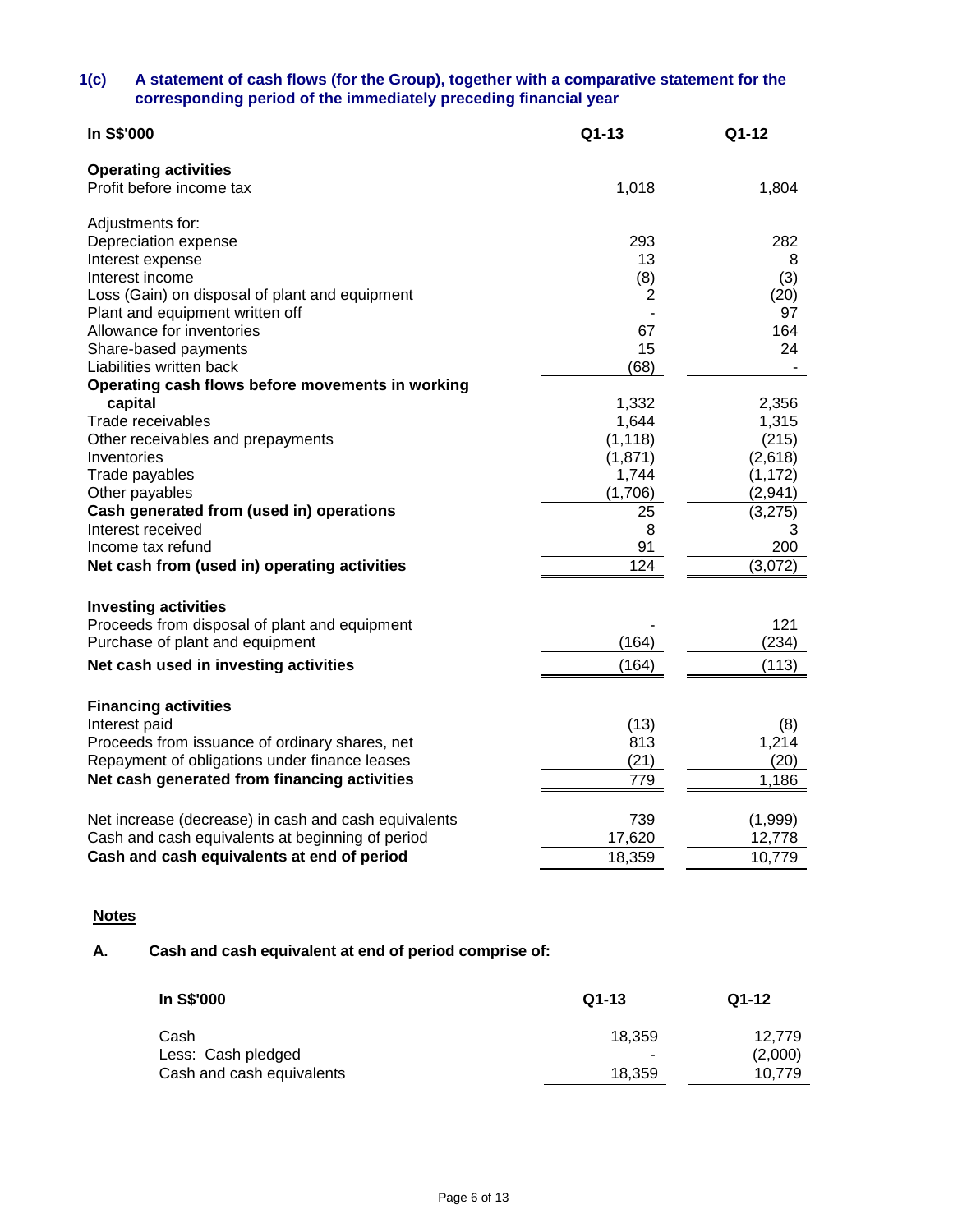**1(d)(i) A statement (for the issuer and Group) showing either (i) all changes in equity or (ii) changes in equity other than those arising from capitalisation issues and distributions to shareholders, together with a comparative statement for the corresponding period of the immediately preceding financial year**

| In S\$'000<br>Group                                   | <b>Share</b><br>capital | Capital<br>reserve                         | <b>Share</b><br>options<br>reserve | <b>Currency</b><br>reserve | translation Accumulated<br>losses | <b>Attributable</b><br>holders | to equity Non-controlling<br>interests | <b>Total</b> |
|-------------------------------------------------------|-------------------------|--------------------------------------------|------------------------------------|----------------------------|-----------------------------------|--------------------------------|----------------------------------------|--------------|
|                                                       |                         |                                            |                                    |                            |                                   |                                |                                        |              |
| Balance as at 1 January 2013                          | 132,856                 | (859)                                      | 1,548                              | 168                        | (85,976)                          | 47,737                         | 564                                    | 48,301       |
| Total comprehensive income for the period             |                         |                                            |                                    |                            | 841                               | 841                            | 21                                     | 862          |
| Reversal of expenses related to equity settled share- |                         |                                            | (29)                               |                            | 29                                |                                |                                        |              |
| Issue of shares upon conversion of warrants           | 813                     |                                            | $\blacksquare$                     |                            |                                   | 813                            |                                        | 813          |
| Recognition of share-based payments                   |                         |                                            | 15                                 |                            |                                   | 15                             |                                        | 15           |
| Balance as at 31 March 2013                           | 133,669                 | (859)                                      | 1,534                              | 168                        | (85, 106)                         | 49,406                         | 585                                    | 49,991       |
| Balance as at 1 January 2012                          | 122,117                 | (859)                                      | 1,590                              | 200                        | (89, 416)                         | 33,632                         | 506                                    | 34,138       |
| Total comprehensive income for the period             |                         |                                            |                                    |                            | 1,529                             | 1,529                          | 28                                     | 1,557        |
| Issue of shares upon share options exercised          | 99                      |                                            | (27)                               |                            |                                   | 72                             |                                        | 72           |
| Issue of shares upon conversion of warrants           | 1,142                   |                                            |                                    |                            |                                   | 1,142                          |                                        | 1,142        |
| Recognition of share-based payments                   |                         |                                            | 24                                 |                            |                                   | 24                             | $\overline{\phantom{a}}$               | 24           |
| Balance as at 31 March 2012                           | 123,358                 | (859)                                      | 1,587                              | 200                        | (87, 887)                         | 36,399                         | 534                                    | 36,933       |
| Company                                               |                         |                                            |                                    |                            |                                   |                                |                                        |              |
| Balance as at 1 January 2013                          | 132,856                 | 22                                         | 1,548                              |                            | (94, 280)                         | 40,146                         |                                        | 40,146       |
| Total comprehensive income for the period             |                         |                                            |                                    |                            | (41)                              | (41)                           |                                        | (41)         |
| Reversal of expenses related to equity settled share- | $\blacksquare$          | $\overline{\phantom{a}}$                   | (29)                               |                            | 29                                |                                |                                        |              |
| Issue of shares upon conversion of warrants           | 813                     | $\overline{\phantom{a}}$                   | $\blacksquare$                     |                            |                                   | 813                            |                                        | 813          |
| Recognition of share-based payments                   |                         |                                            | 15                                 |                            |                                   | 15                             |                                        | 15           |
| Balance as at 31 March 2013                           | 133,669                 | 22                                         | 1,534                              |                            | (94, 292)                         | 40,933                         |                                        | 40,933       |
| Balance as at 1 January 2012                          | 122,117                 | 22                                         | 1,590                              |                            | (95, 472)                         | 28,257                         |                                        | 28,257       |
| Total comprehensive income for the period             |                         |                                            |                                    |                            | 364                               | 364                            |                                        | 364          |
| Issue of shares upon share options exercised          | 99                      | $\overline{\phantom{0}}$                   | (27)                               |                            |                                   | 72                             |                                        | 72           |
| Issue of shares upon conversion of warrants           | 1,142                   |                                            |                                    |                            |                                   | 1,142                          |                                        | 1,142        |
| Recognition of share-based payments                   |                         |                                            | 24                                 |                            |                                   | 24                             | $\overline{\phantom{a}}$               | 24           |
| Balance as at 31 March 2012                           | 123,358                 | 22<br><del>Page 7 o</del> f 1 <del>3</del> | 1,587                              | $\overline{a}$             | (95, 108)                         | 29,859                         | $\blacksquare$                         | 29,859       |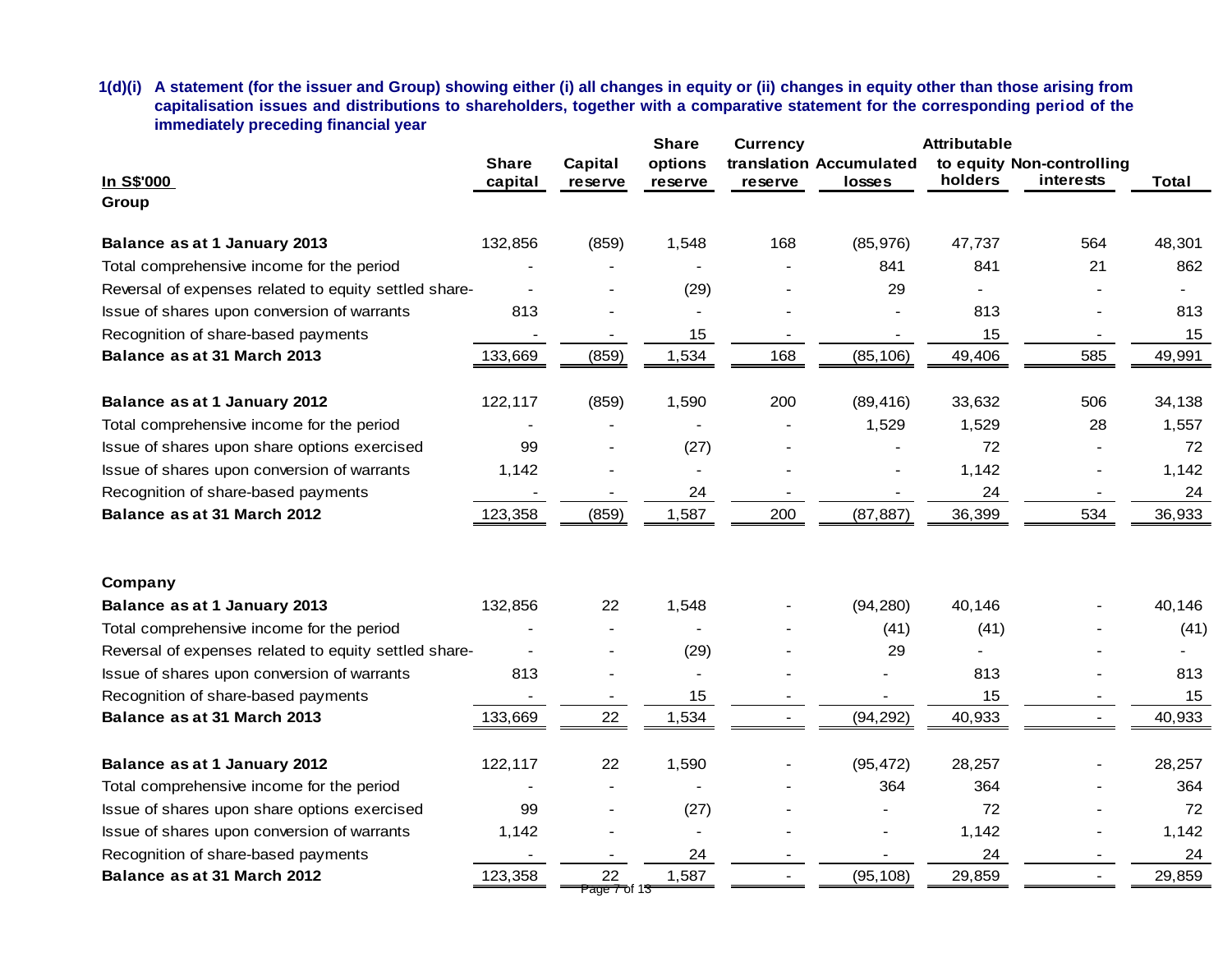**1(d)(ii) Details of any changes in the Company's share capital arising from rights issue, bonus issue, share buy-backs, exercise of share options or warrants, conversion of other issues of equity securities, issue of shares for cash or as consideration for acquisition or for any other purpose since the end of the previous period reported on. State also the number of shares that may be issued on conversion of all the outstanding convertibles as at the end of the current financial period reported on and as at the end of the corresponding period of the immediately preceding financial year**

#### **Issued Share Capital**

The Company issued an additional 162,597,996 new ordinary shares during the quarter ended 31 March 2013 (1Q12: 242,768,329) at \$0.005 (1Q-12: \$0.005) per share through conversion of 162,597,996 warrants (1Q-12: through conversion of 228,349,329 warrants and 14,419,000 share options).

As a result, the Company's issued and paid-up capital increased to \$133,668,715 divided into 8,609,429,382 shares as at 31 March 2013.

#### **Warrants**

At 31 March 2013, there were 4,077,936,931 (31 March 2012: 6,089,874,327) outstanding warrants. Each warrant carries the right to subscribe for one new share in the capital of the Company at an exercise price of \$0.005.

#### **Share options**

The Company has a share option scheme known as mDR Limited Share Option Scheme 2003 which was approved by members of the Company at the Extraordinary General Meeting held on 13 January 2003. The Scheme expired on 12 January 2013. Upon expiration of the Scheme, no further share option can be granted but the provisions of the Scheme will remain in full force and effect in respect of any share options granted prior to the expiration but not exercised at the time of expiration.

At 31 March 2013, there were 72,277,274 (31 March 2012: 81,705,274) outstanding share options which would entitle the holders to subscribe for a total of 72,277,274 (31 March 2012: 81,705,274) ordinary shares.

The 72,277,274 share options outstanding at 31 March 2013 are approximately 0.84% of the share capital consisting of 8,609,429,382 issued shares at 31 March 2013.

#### **1(d)(iii) To show the total number of issued shares excluding treasury shares as at the end of the current financial period and as at the end of the immediately preceding year.**

|                    |               | Number of ordinary shares |  |  |  |
|--------------------|---------------|---------------------------|--|--|--|
|                    | 31-Mar-13     | 31-Dec-12                 |  |  |  |
| Issued and paid up | 8,609,429,382 | 8,446,831,386             |  |  |  |

#### **1(d)(iv) A statement showing all sales, transfers, disposal, cancellation and/or use of treasury shares as at the end of the current financial period reported on.**

Not applicable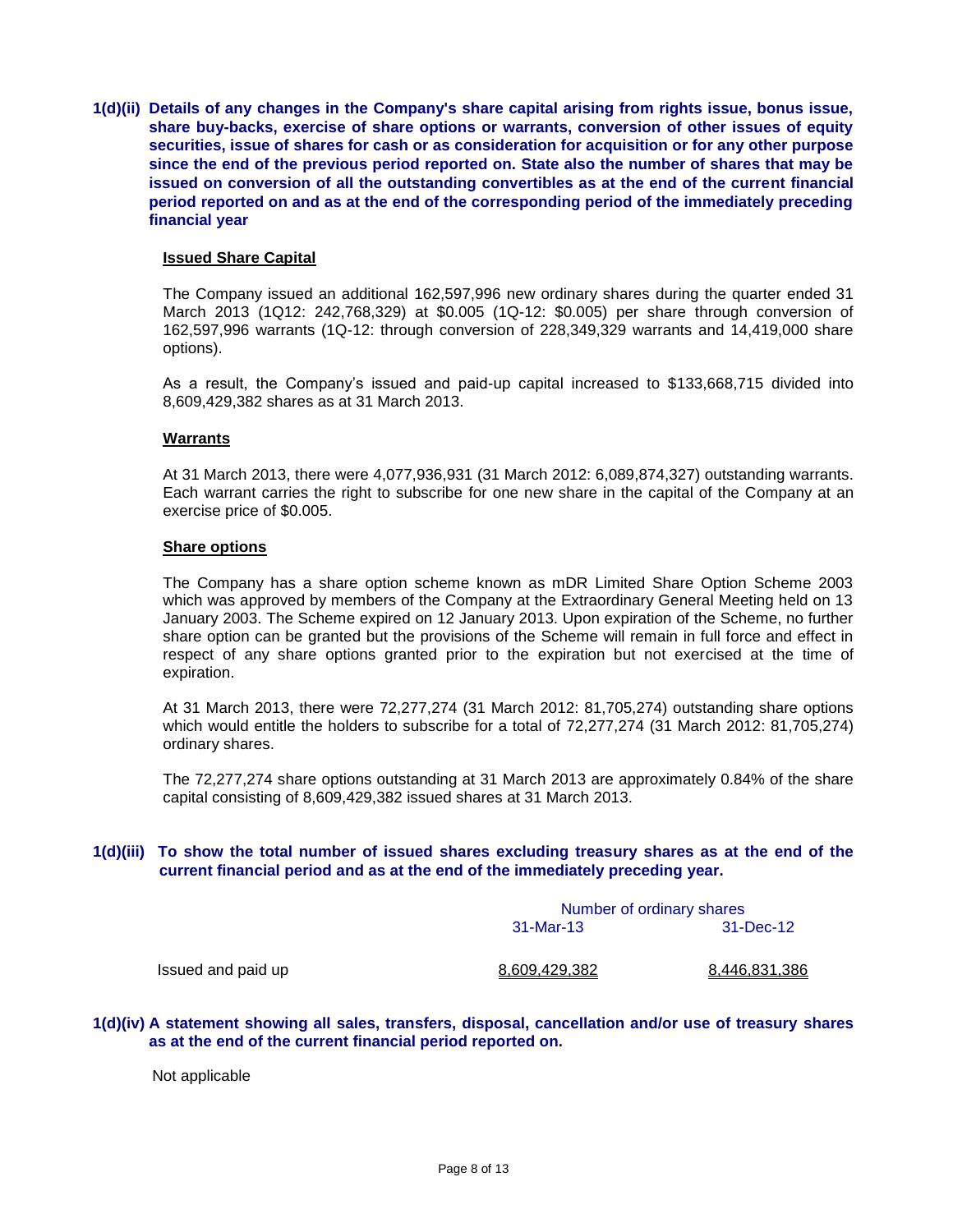### **2. Whether the figures have been audited, or reviewed and in accordance with which standard**

The figures have not been audited or reviewed by the auditors of the Company.

### **3. Where the figures have been audited or reviewed, the auditors' report (including any qualifications or emphasis of matter)**

Not applicable

### **4. Whether the same accounting policies and methods of computation as in the issuer's most recently audited annual financial statements have been applied**

The Group has applied the same accounting policies and methods of computation in the financial statements for the current financial period as compared with those used in the audited financial statements for the financial year ended 31 December 2012.

## **5. If there are any changes in the accounting policies and methods of computation, including any required by an accounting standard, what has changed, as well as the reasons for, and the effect of, the change**

The Group has adopted all the new and revised Singapore Financial Reporting Standards ("FRS") for accounting periods beginning 1 January 2013, where applicable.

The adoption of new / revised FRS and INT FRS does not result in changes to the Group's and the Company's accounting policies and has no material effect on the amounts reported for the current or prior period.

### **6. Earnings per ordinary share of the Group for the current period reported on and the corresponding period of the immediately preceding financial year, after deducting any provision for preference dividends**

| Earnings per ordinary share                    | $Q1-13$      | $Q1-12$      |
|------------------------------------------------|--------------|--------------|
| (based on consolidated net profit              | <b>Cents</b> | <b>Cents</b> |
| attributable to equity holders of the Company) |              |              |
| - Basic                                        | 0.010        | 0.023        |
| - Fully diluted                                | 0.007        | 0.016        |

Basic earnings per ordinary share is computed based on the weighted average number of shares in issue during the period of 8,598,531,559 (1Q-12: 6,510,626,834).

Fully diluted earnings per ordinary share is computed based on the weighted average number of shares during the period adjusted for the effect of all potential dilutive ordinary shares of 11,596,145,029 (1Q-12: 9,759,944,296).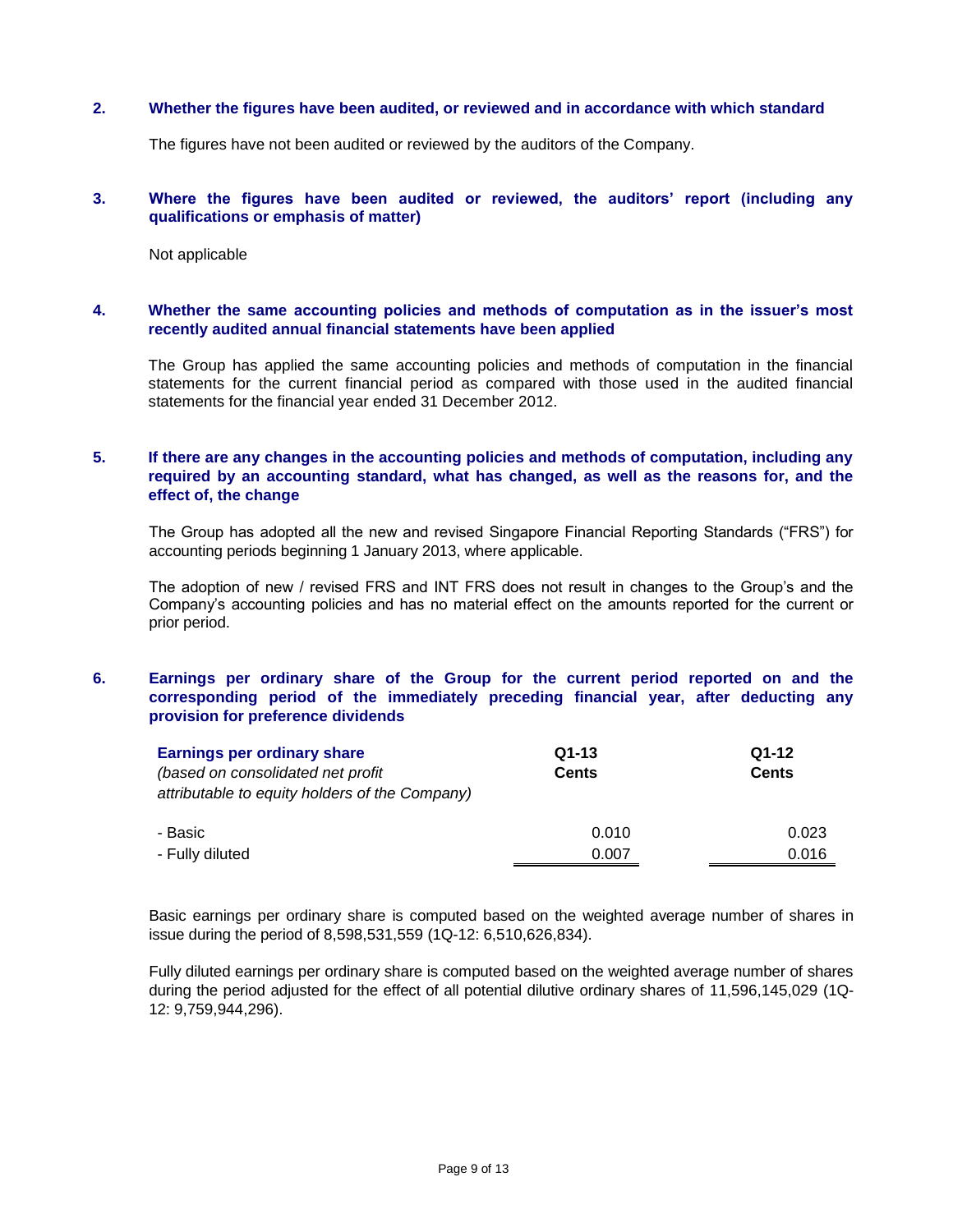# **7. Net asset value (for the issuer and Group) per ordinary share based on issued share capital of the issuer at the end of the (a) current period reported on and (b) immediately preceding financial year**

|                                      |                             | Group                     | Company                     |                               |  |
|--------------------------------------|-----------------------------|---------------------------|-----------------------------|-------------------------------|--|
|                                      | $31-Mar-13$<br><b>Cents</b> | 31-Dec-12<br><b>Cents</b> | $31-Mar-13$<br><b>Cents</b> | $31 - Dec-12$<br><b>Cents</b> |  |
| Net Asset Value ("NAV")<br>per share | 0.57                        | 0.57                      | 0.48                        | 0.48                          |  |

The NAV per share as at 31 March 2013 is calculated based on 8,609,429,382 (31 December 2012: 8,446,831,386) ordinary shares.

# **8. A review of the performance of the Group, to the extent necessary for a reasonable understanding of the Group's business. The review must discuss any significant factors that affected the turnover, costs, and earnings of the Group for the current financial period reported on, including (where applicable) seasonal or cyclical factors. It must also discuss any material factors that affected the cash flow, working capital, assets or liabilities of the Group during the current financial period reported on**

#### **Revenue and Profit after income tax**

The Group's revenue for 1Q-13 increased 12% to \$81.9 million due to higher contributions from its AMS and distribution businesses.

The Group's overall gross profit margin for 1Q-13 decreased marginally from 11% to 10% due to a change in sales mix.

Net profits for the Group decreased by \$0.7m or 45% from \$1.6 million to \$0.9 million quarter-onquarter. Higher staff costs and professional fees incurred for business development attributed to the decline in profits.

### **Cash flows**

As at 31 March 2013, the Group's working capital increased by \$1.8 million to \$45.6 million compared to \$43.8 million as at 31 December 2012, mainly due to conversion of warrants.

### **9. Where a forecast, or a prospect statement, has been previously disclosed to shareholders, any variance between it and the actual results**

Not applicable

# **10. A commentary at the date of the announcement of the competitive conditions of the industry in which the Group operates and any known factors or events that may affect the Group in the next reporting period and the next 12 months**

Staff and property costs remain key concerns in our Singapore operations. However, the Group is cautiously optimistic of its performance for the remainder of the year.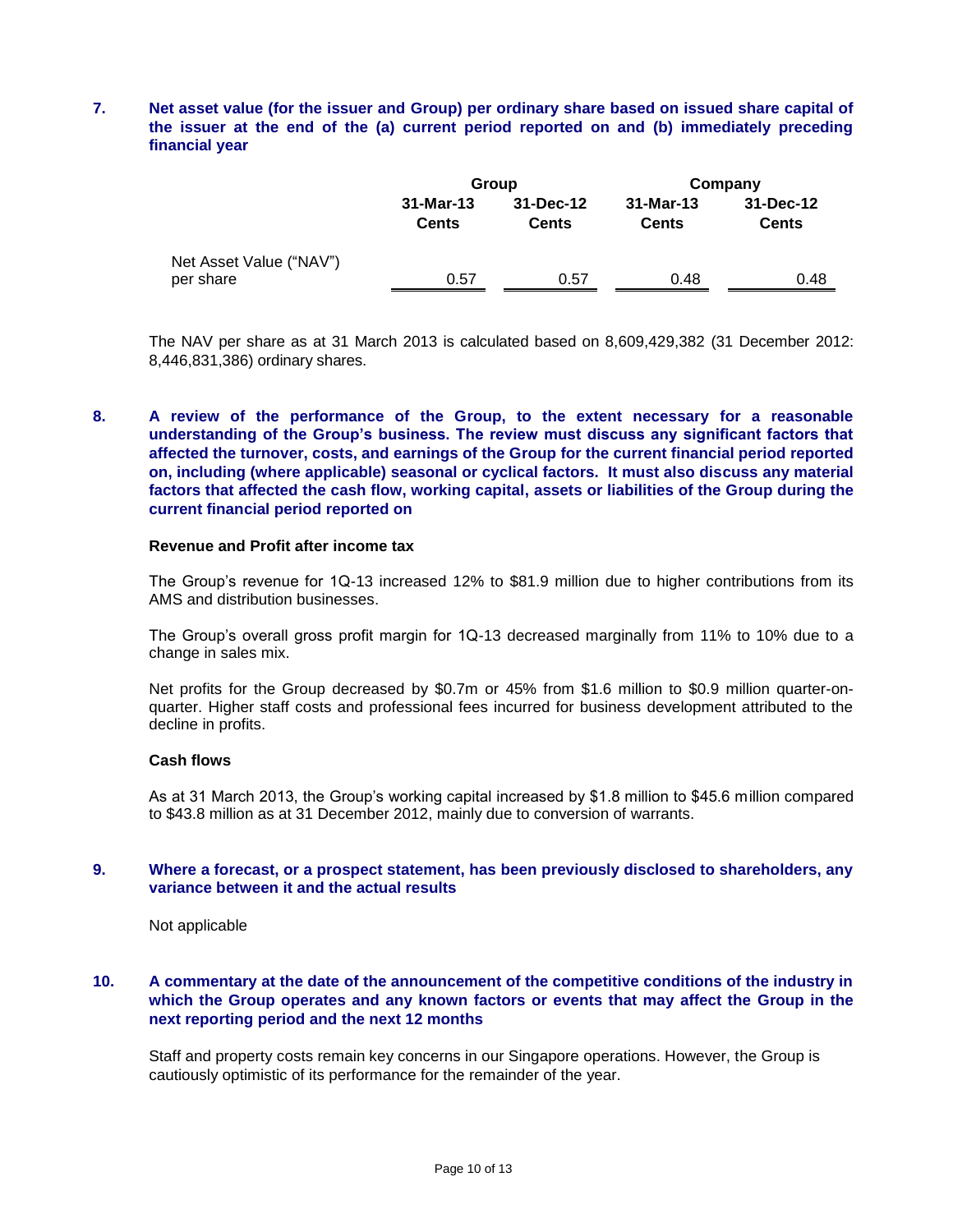The Group has commenced due diligence on the announced acquisitions. The operation in Myanmar is expected to commence in the latter part of this year.

# **11. Dividend**

### *(a) Current Financial Period Reported On*

Any dividend declared for the current financial period reported on?

None

### *(b) Corresponding Period of the Immediately Preceding Financial Year*

 Any dividend declared for the corresponding period of the immediately preceding financial year?

None

### *(c) Date payable*

Not applicable

## *(d) Books closure date*

Not applicable

# **12. If no dividend has been declared/recommended, a statement to that effect**

No dividend has been declared or recommended for the period.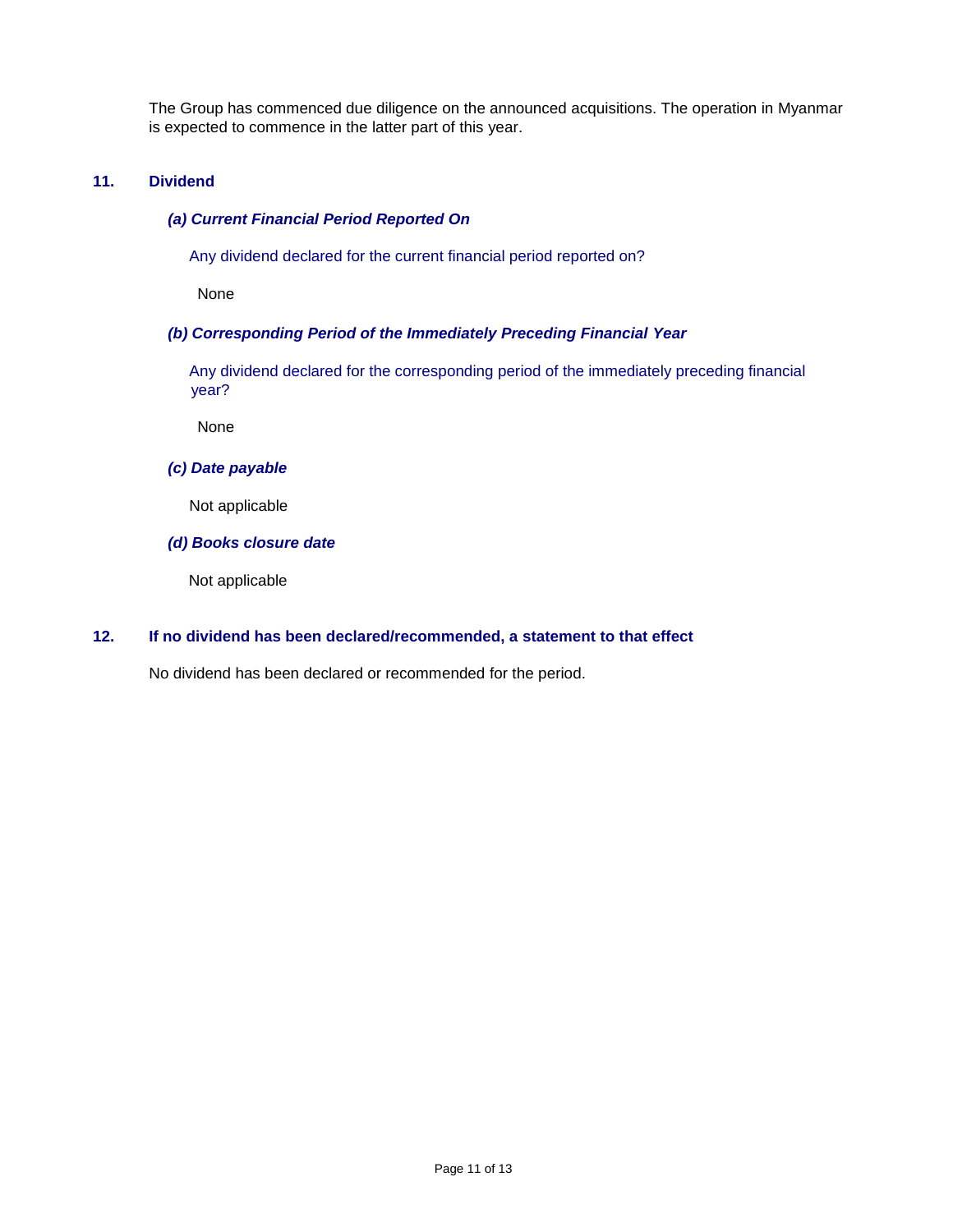# **13. Interested Person Transactions**

| Name of interested person    | Aggregate value of all       | Aggregate value of all |
|------------------------------|------------------------------|------------------------|
|                              | interested person            | interested person      |
|                              |                              |                        |
|                              | transactions during the      | transactions conducted |
|                              | financial year under review  | under shareholders'    |
|                              | (excluding transactions less | mandate pursuant to    |
|                              | than \$100,000 and           | Rule 920 of the SGX    |
|                              | transactions conducted       | <b>Listing Manual</b>  |
|                              | under shareholders'          | excluding transactions |
|                              | mandate pursuant to Rule     | less than \$100,000)   |
|                              |                              |                        |
|                              | 920 of the SGX Listing       |                        |
|                              | Manual)                      |                        |
|                              |                              |                        |
|                              | \$'000                       | \$'000                 |
| Pacific Organisation Pte Ltd |                              |                        |
| - rental expenses            | 109                          | Nil                    |
|                              |                              |                        |
|                              |                              |                        |

# **14. Use of proceeds**

The following sets out the status of the use of proceeds from the conversion of warrants pursuant to the renounceable non-underwritten rights cum warrants issue undertaken by the Company in 2011.

|                                          | S\$'000 |  |
|------------------------------------------|---------|--|
| Balance of proceeds as at 1 January 2013 | 3.835   |  |
| Proceeds received for the period         | 813     |  |
| Balance of proceeds as at 31 March 2013  | 4.648   |  |

The use of proceeds is in accordance with the intended use of the net proceeds as described in the Offer Information Statement dated 1 September 2011.

# **BY ORDER OF THE BOARD**

**Ong Ghim Choon Chief Executive Officer**

**13 May 2013**